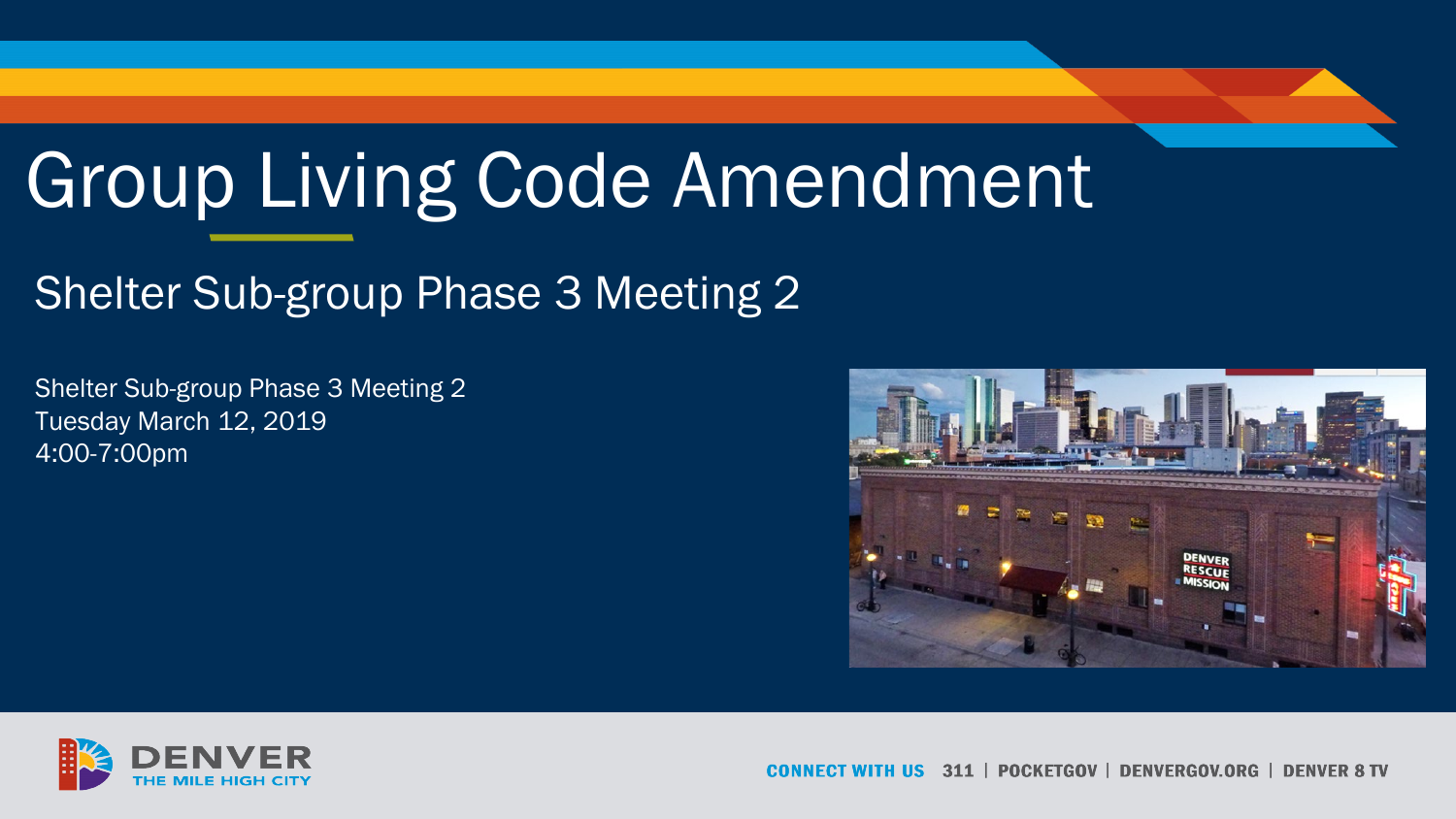# Agenda

| <b>Time</b>      | <b>Topic</b>                                                                                                                                                                                                                                                          | <b>Objective(s)</b>                     |
|------------------|-----------------------------------------------------------------------------------------------------------------------------------------------------------------------------------------------------------------------------------------------------------------------|-----------------------------------------|
| $4:00 -$<br>4:20 | <b>Welcome and Check In</b>                                                                                                                                                                                                                                           | <b>Connect</b>                          |
| $4:20 -$<br>4:30 | Meeting Agenda, Objectives and Housekeeping<br>Objectives:<br>1) Agree to new categorization of shelter types<br>2) Consider/agree to new spacing, density and size limitations for shelters, including considering<br>geographic units for large, permanent shelters | Orient to now and<br>desired future     |
| $4:30 -$<br>4:40 | <b>Staff Presentation on Zoning Code Updates in Peer Cities</b>                                                                                                                                                                                                       | Learn                                   |
| $4:40 -$<br>5:20 | <b>Proposed Consolidation of Shelter Types</b><br>Review and discuss proposed solutions to identified problems – focus on small and temporary shelters                                                                                                                | Discuss $\rightarrow$ Decide            |
| $5:20 -$<br>6:45 | Regulating Large, Permanent Shelters and Achieving Equitable Distribution of Shelters<br>How do we update/combine population caps, spacing and regulations to best achieve desired future?                                                                            | Discuss $\rightarrow$ Decide?           |
| $6:45 -$<br>7:00 | <b>Gratitude, Next Steps and Close</b><br>Check out: How confident are you feeling about today's progress/decisions?                                                                                                                                                  | Close meeting;<br>orient to what's next |

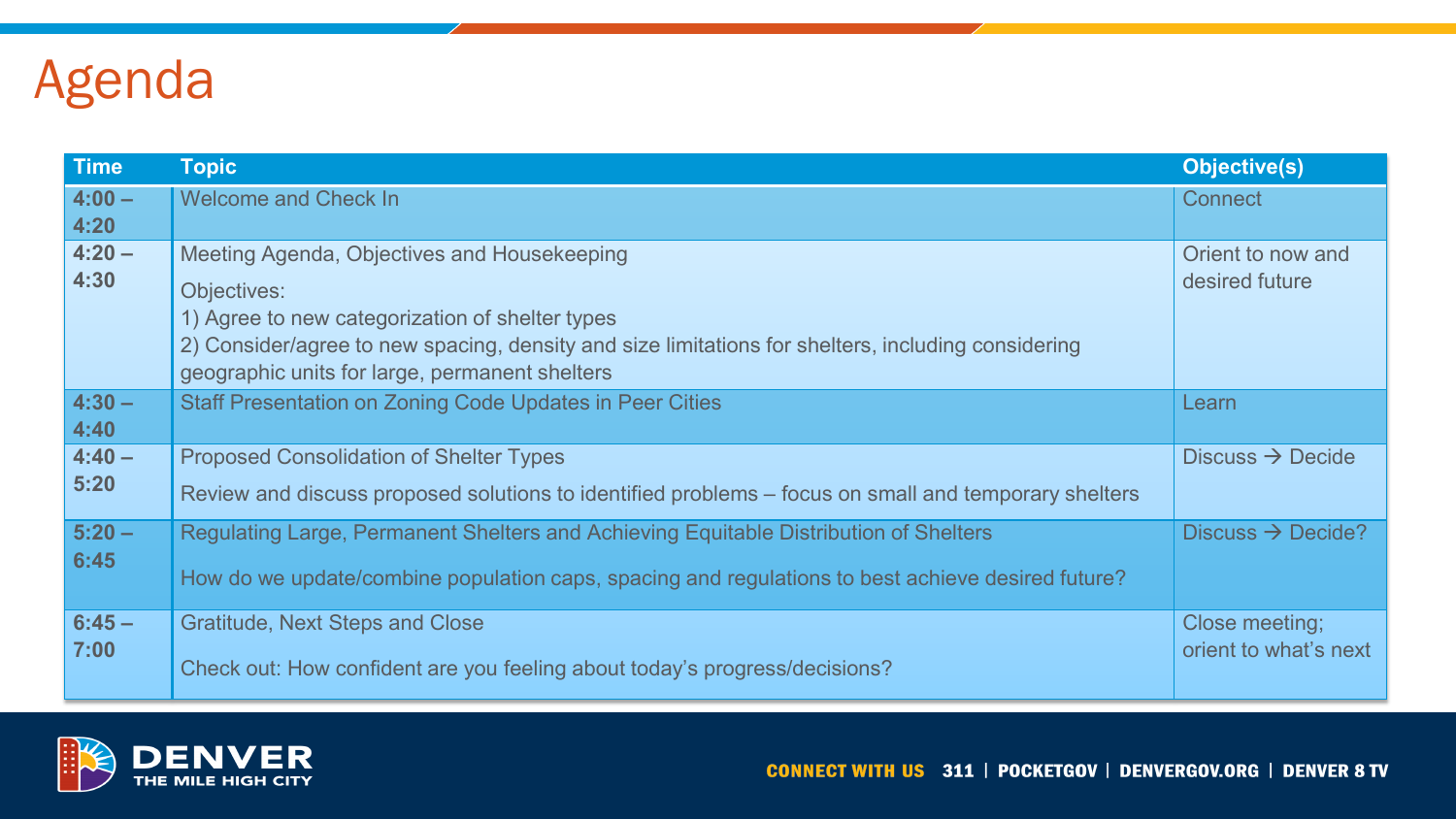# Problem Statements

- 1. The specific use type name of " Shelter for the Homeless" needs to be updated.
	- 12/11/18 Subgroup Recommendation: change to "Shelter"
- 2. The terms "bed" and "Residents" are used inconsistently, and the use of "beds" as a measure of facility size does not reflect best practices for limiting the size of shelters
	- 12/11/18 Subgroup Recommendation: change to "guests"
- 3. Definitions of shelter types are confusing, have ineffective and inequitable public involvement procedures, and make it difficult to combine a continuum of residential and program options in one facility.
	- Proposal on agenda for consideration/recommendation
- 4. Current limitations on spacing, density and size for shelters are difficult to administer and have unintended consequences, including overreliance on emergency determinations to expand existing facilities and continued concentration of legacy facilities in certain neighborhoods.
	- Question on agenda for consideration/recommendation
- 5. City Council districts are the wrong geographic units for regulating the maximum number of beds for shelters as permanent, primary uses
	- Questions on agenda for consideration

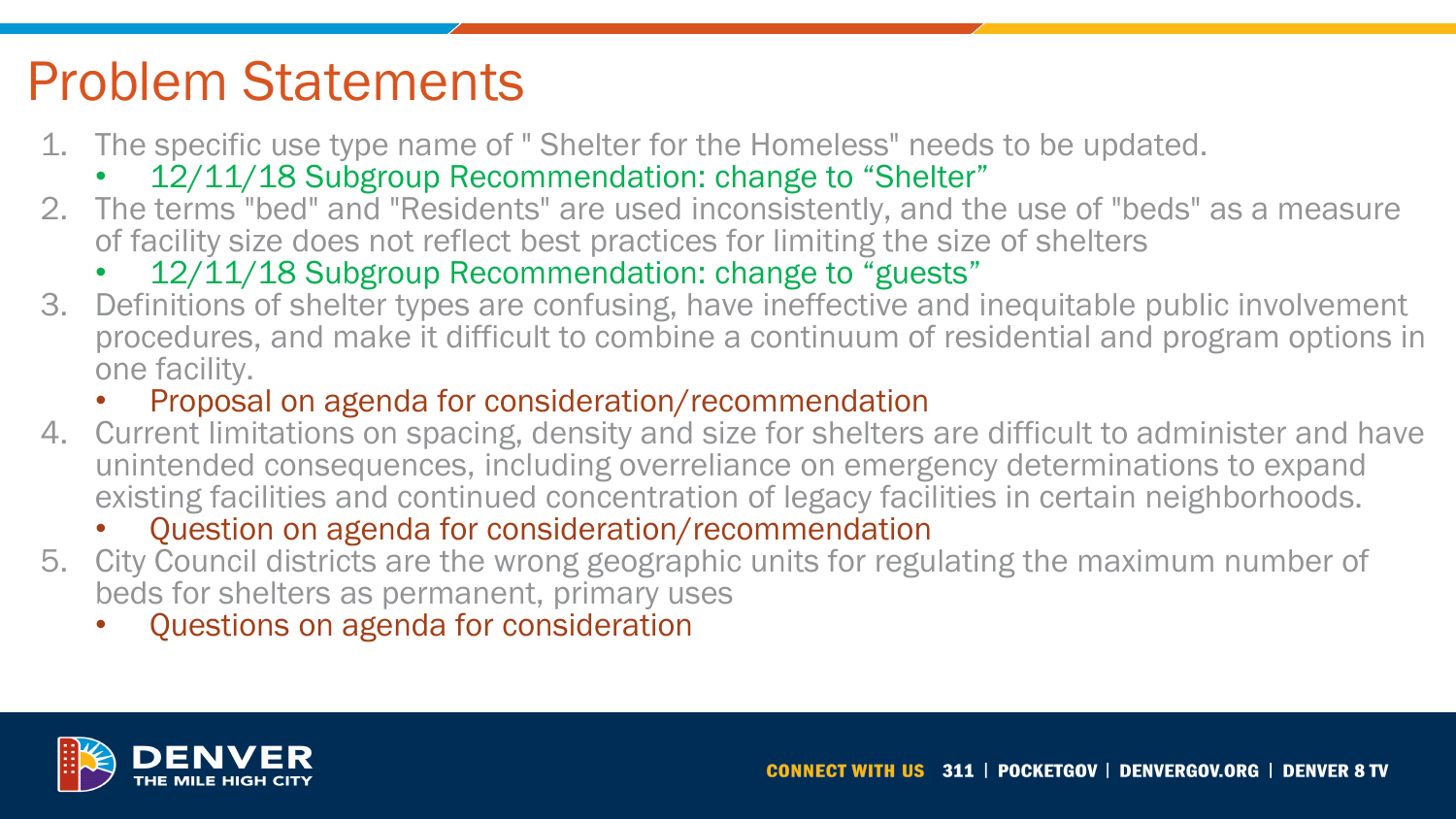## Peer Cities Review

Recent Shelter-related Zoning Code Updates adopted in Peer Cities

- Portland (2017). Permitted emergency shelters in business and industrial zones, reduced buffers from 1,300 to 600 feet, expanded small shelter provisions. Shelters shall be no farther than a half mile from public transportation.
- San Jose, CA (2017). Code Amendment allows assembly use buildings to take in up to 50 people year-round as long as the building's primary use remains for assembly. A 150-foot buffer to residential use. An Assembly Use provide temporary shelter shall be registered with the Housing Department.
- Los Angeles (2017). Code Amendment to expand the definition of Shelter for the homeless. Included definitions on provider and temporary accommodations.

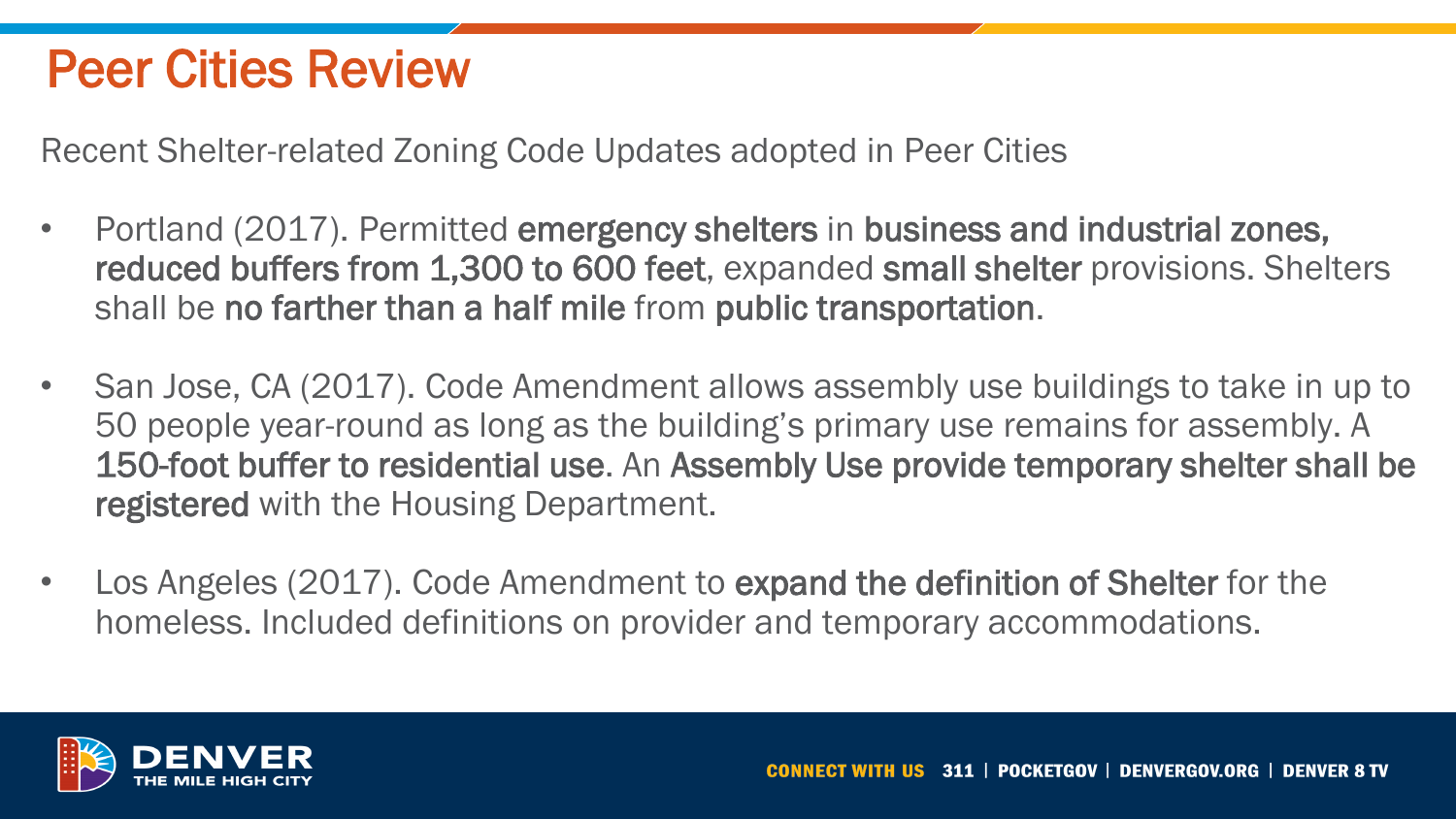## Peer Cities Review

Recent Zoning Code Updates in Peer Cities

Minneapolis (2015-2016). Code amendment created two categories of shelters. Emergency Shelters are allowed in all zoning districts with a conditional use permit except in the IL Industrial Living Overlay District. Overnight shelter occupancy is limited to 150 persons or 1 person per 200 square feet of gross floor area (whichever is less), except in the DS Downtown Shelter Overlay District, where their occupancy is limited to 350 persons. In addition, overnight shelters will continue to be allowed as an accessory use to religious institutions in all zoning districts, as they have since 1998.

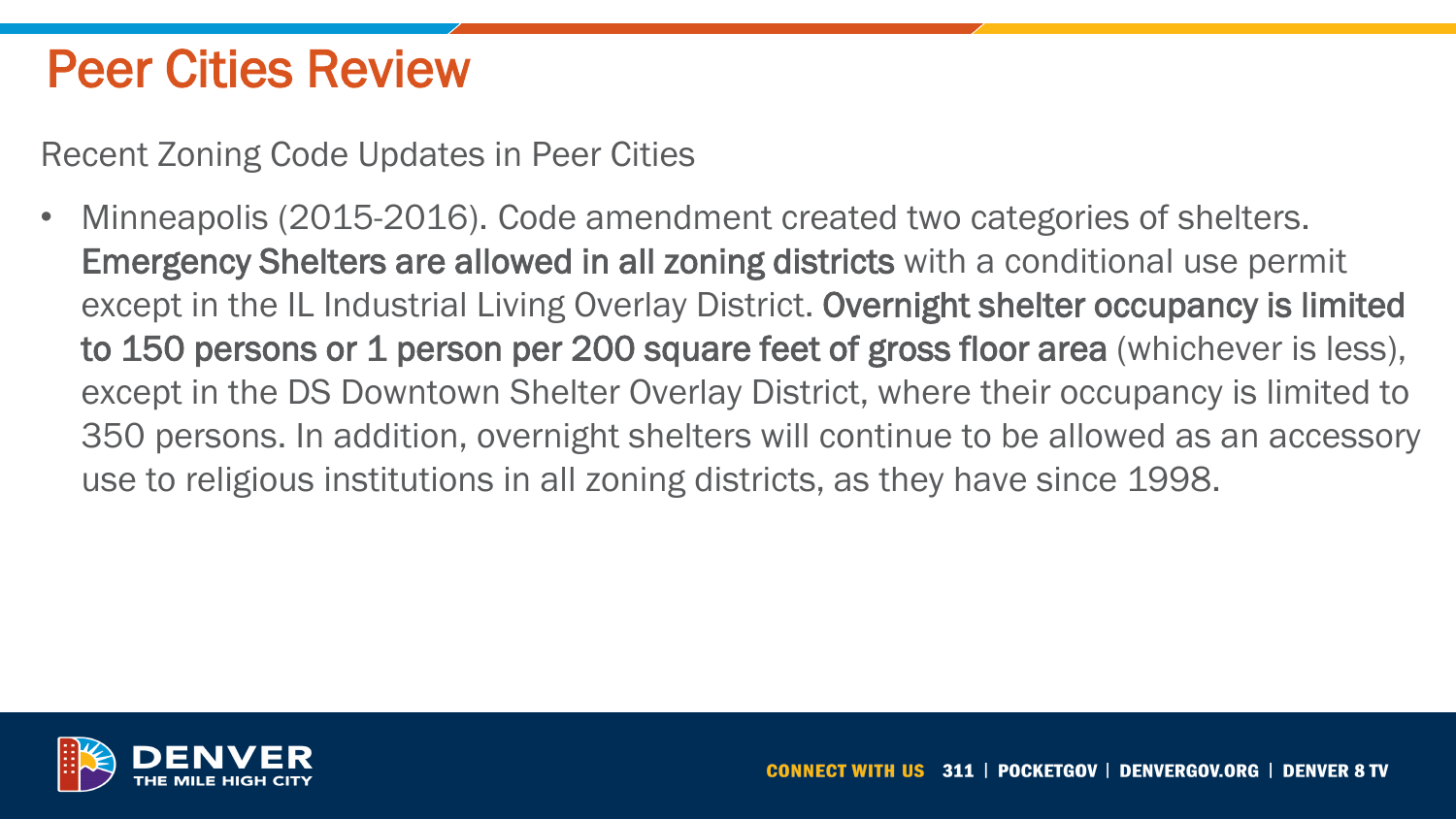#### Peer Cities Review

| <b>City</b>        | Name of Use                                                          | <b>Beds</b><br>allowed/Occupancy<br>max            | Distance from other<br>facilities                                                                      | Other<br>Spacing/Density<br>Requirement?                        | Parking<br>requirement                           |
|--------------------|----------------------------------------------------------------------|----------------------------------------------------|--------------------------------------------------------------------------------------------------------|-----------------------------------------------------------------|--------------------------------------------------|
| <b>Denver</b>      | <b>Shelter for the Homeless</b>                                      | 8-200 (depending on<br>type)                       | 0-2,000 feet                                                                                           | No more than 950<br>beds per council<br>district                | <b>Commercial Low (.5</b><br>space $/ 1,000$ sf) |
| Los Angeles        | Shelter for the Homeless                                             | 30 beds                                            | 300-600 feet (varies by zone<br>district)                                                              | <b>No</b>                                                       | 1 space per 100 sf                               |
| <b>Minneapolis</b> | <b>Emergency Shelter/Overnight Shelter</b>                           | 150 beds (Downtown<br>Overlay allows up to<br>350) | 1,000 feet                                                                                             | <b>No</b>                                                       | No standard<br>minimum                           |
| Oakland            | <b>Emergency Shelter/Transitional</b><br>Housing/Supportive Housing  | 100 beds                                           | 300 feet                                                                                               | <b>No</b>                                                       | No standard<br>minimum                           |
| Seattle            | <b>Community Center</b>                                              | N/A                                                | 600 feet in residential zone<br>districts, no separation required<br>in non-residential zone districts | <b>No</b>                                                       | 1 space per 350 sf                               |
| Austin             | <b>Emergency or Temporary Shelter for</b><br><b>Homeless Persons</b> | 100 beds                                           | .5 miles (2,640 feet)                                                                                  | <b>No</b>                                                       | 1 space per 4 beds                               |
| Salt Lake City     | <b>Homeless Shelter</b>                                              | 100 beds                                           | 300 feet                                                                                               | No (Annual Report<br>written to Council<br>Member per District) | 1 space for 4 beds                               |

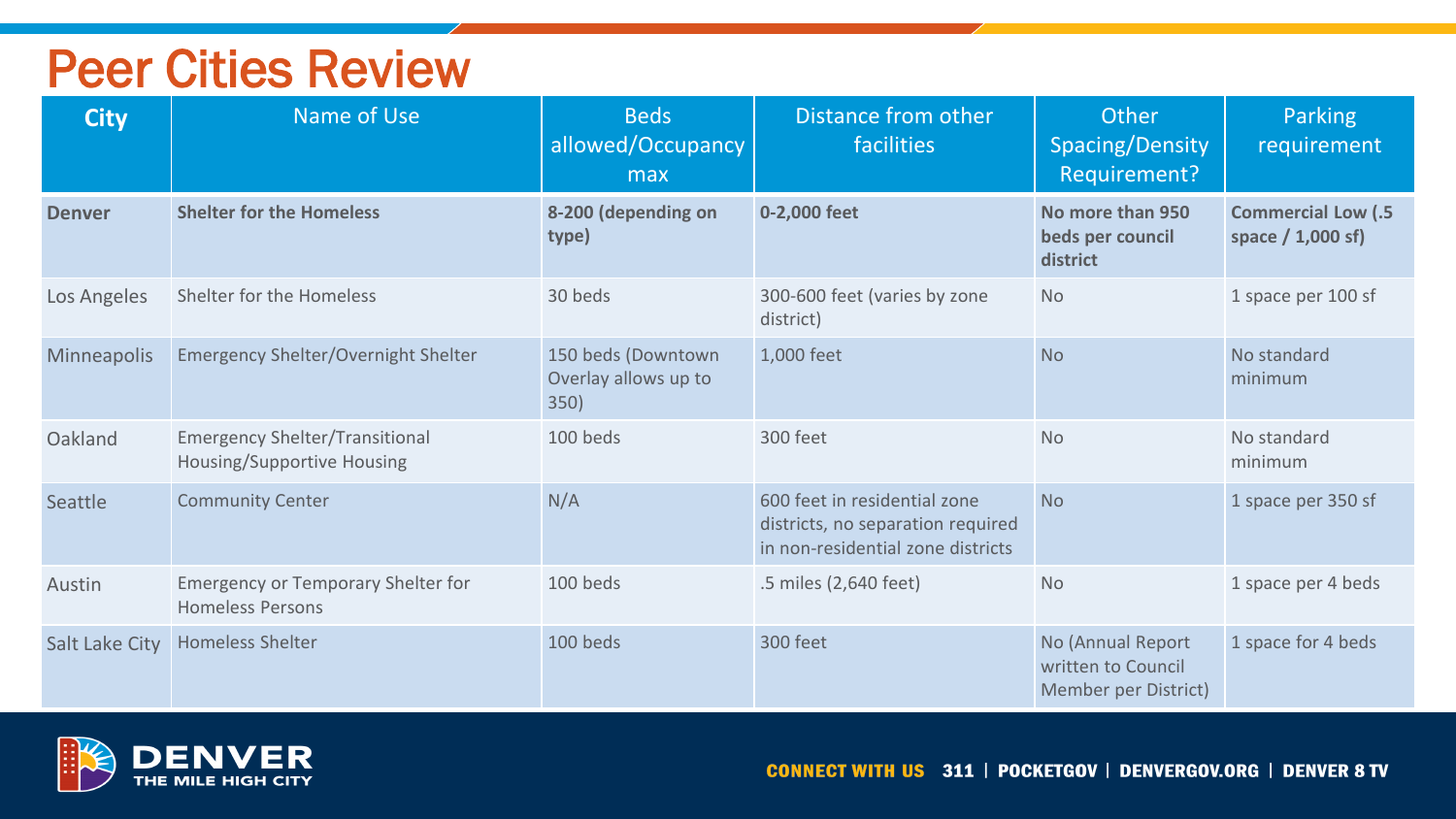# Current System:

| <b>Type</b>                                                                                                                   | <b>Community Participation</b><br>and Permitting Req<br>(process)                                                                                                                                      | <b>Permitted Districts</b>                                                                                                                                               | Spacing/Density                                                                                                   | Cap (# of beds)                                         |
|-------------------------------------------------------------------------------------------------------------------------------|--------------------------------------------------------------------------------------------------------------------------------------------------------------------------------------------------------|--------------------------------------------------------------------------------------------------------------------------------------------------------------------------|-------------------------------------------------------------------------------------------------------------------|---------------------------------------------------------|
| Permanent                                                                                                                     | Zoning Permit with<br><b>Informational Notice (ZPIN)</b><br>Permit process where<br>specific review criteria must<br>be met where in addition to<br>compliance with any<br>applicable use limitations. | Permitted in all zone<br>districts, except the SU, TU,<br>TH, RH, E-MU-2.5, MS/ MX-<br>2x, MS/MX-2, MX-2A, CMP-<br>H, CMP-H2, CMP-ENT, OS-B,<br>and OS-C zone districts. | Large Res Care (no other<br>facilities within 2000', no<br>more than 2 in 4000' radius)<br>500 feet from a school | 200 for new facilities<br>950 per City Council District |
| <b>Religious Assembly 8 or</b><br>fewer guests OR open $\leq 120$<br>days/year                                                | No requirement                                                                                                                                                                                         | All                                                                                                                                                                      | <b>None</b>                                                                                                       | 8                                                       |
| <b>Religious Assembly 8+ OR</b><br>$>120$ days                                                                                | No requirement                                                                                                                                                                                         | All                                                                                                                                                                      | Large Res Care (no other<br>facilities within 2000', no<br>more than 2 in 4000' radius)                           | <b>NA</b>                                               |
| Operated in building owned<br>by a govt entity or nonprofit,<br>open for $\leq 120$ days/year OR<br>serving $\leq 100$ guests | DDHS involvement, Meeting,<br>notification of RNO and<br>neighbors, community<br>oversight committee, no ZP                                                                                            | All                                                                                                                                                                      | <b>None</b>                                                                                                       | 100                                                     |
| Operated in building owned<br>by a govt entity or nonprofit,<br>open for > 120 days/year OR<br>serving >100 guests            | DDHS involvement, Meeting,<br>notification of RNO and<br>neighbors, community<br>oversight committee, no ZP                                                                                            | All                                                                                                                                                                      | Large Res Care (no other<br>facilities within 2000', no<br>more than 2 in 4000' radius)                           | <b>NA</b>                                               |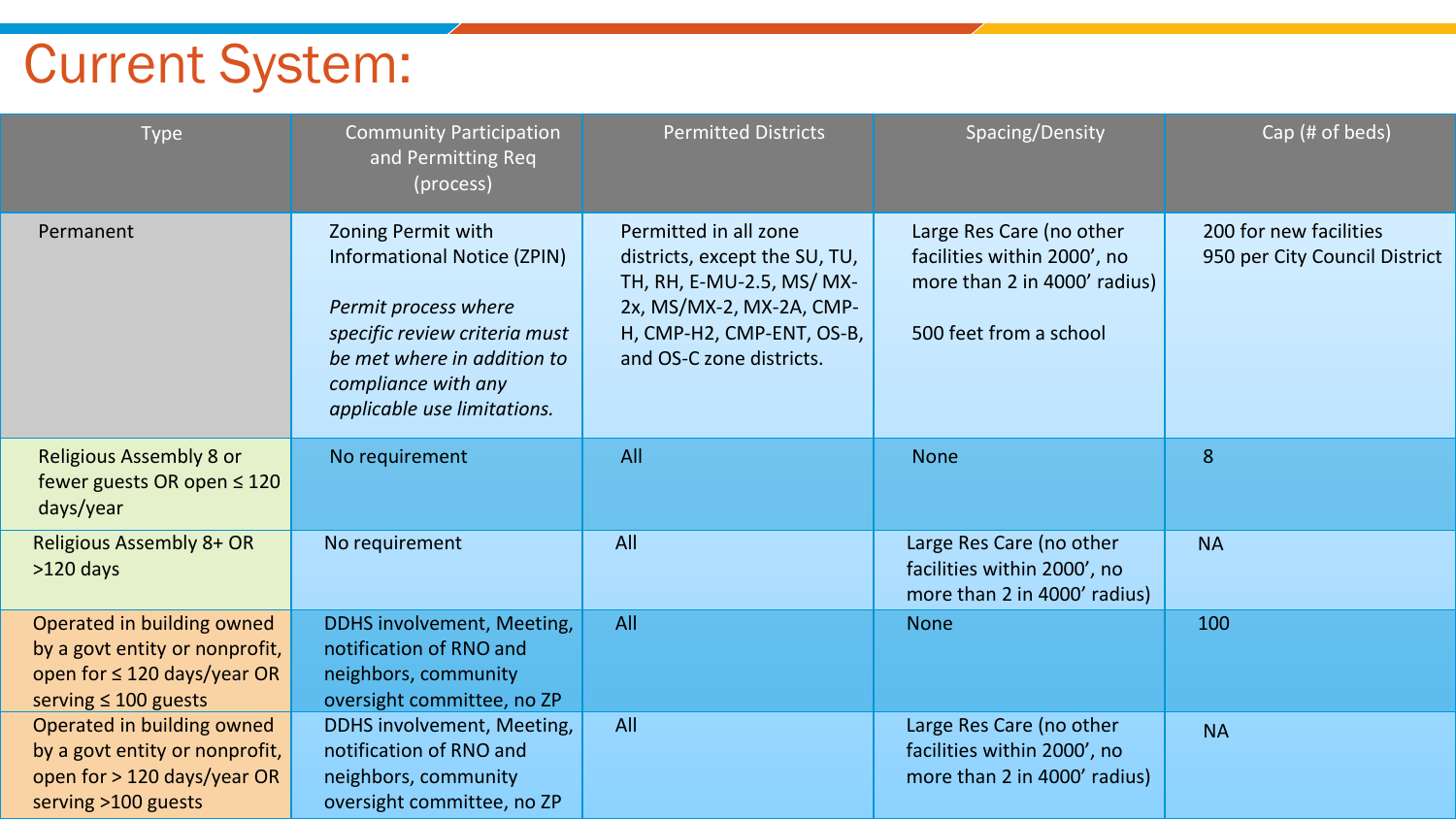# Key shelter characteristics identified by committee

- Number of guests
	- o Smaller facilities integrate better into community and provide better services o Participant definition of "small" varies
- Duration of services during the year
- Location relative to other services and amenities, integration into communities o Less related to definition

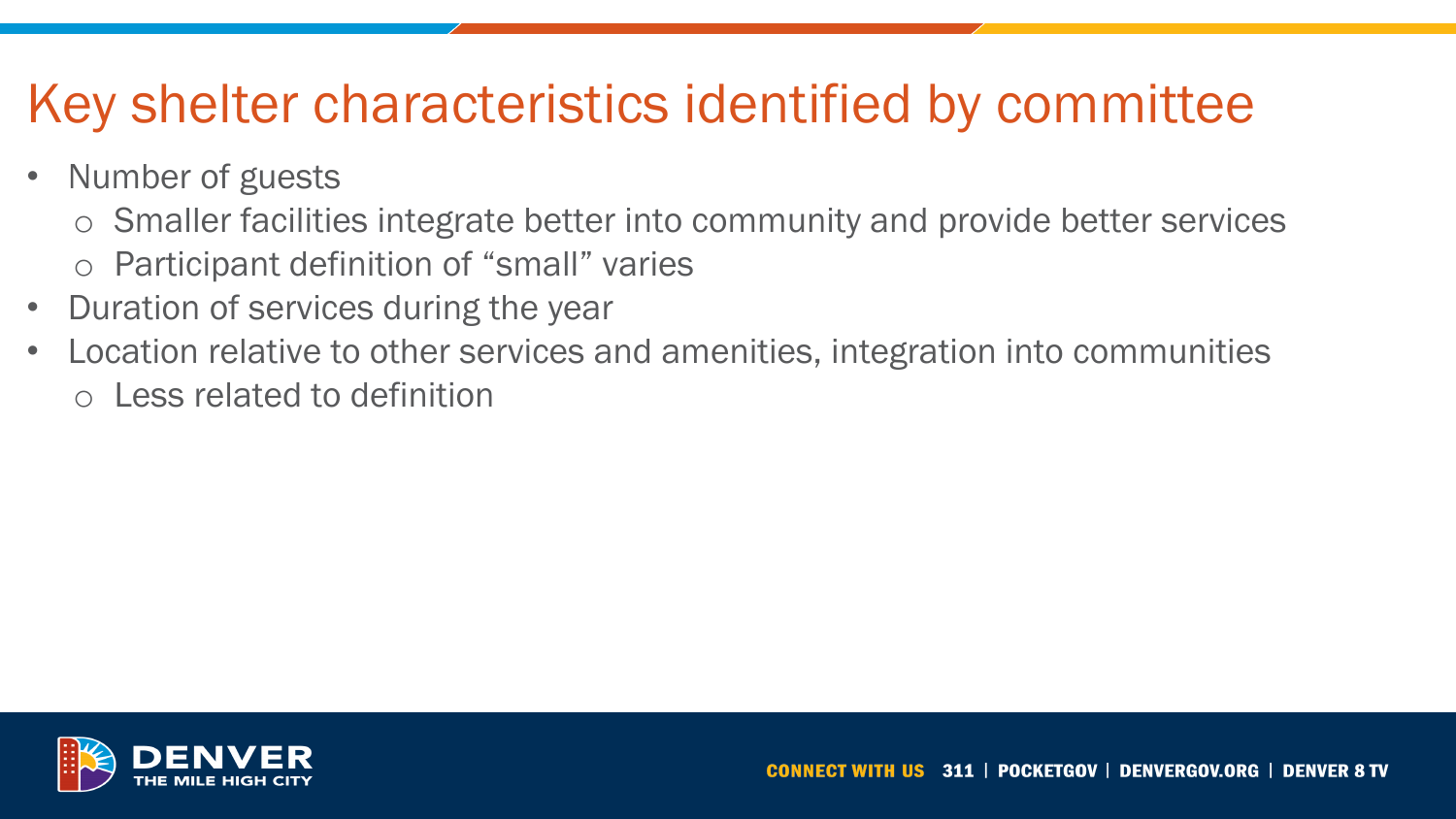# Proposed System: DRAFT language for internal review

| <b>Type</b>                             | <b>Community Participation and</b><br><b>Permitting Req (process)</b>                                                                                                                                                                                                                | <b>Permitted Districts</b>                                                                                                                                                                 | <b>Spacing/Density</b> | Cap (# of residents) |
|-----------------------------------------|--------------------------------------------------------------------------------------------------------------------------------------------------------------------------------------------------------------------------------------------------------------------------------------|--------------------------------------------------------------------------------------------------------------------------------------------------------------------------------------------|------------------------|----------------------|
| Large Permanent More than 100<br>guests | Zoning Permit with Special Exception<br>Review (ZPSE) or similar<br>Permit process where uses with a<br>potential limited impact on adjacent<br>properties must be reviewed by the<br>Board of Adjustment in addition to<br>compliance with any applicable use<br>limitations.       | Permitted in all zone districts, except the SU, TU, TH, RH, E-<br>MU-2.5, MS/ MX-2x, MS/MX-2, MX-2A, CMP-H, CMP-H2,<br>CMP-ENT, OS-B, and OS-C zone districts. (No change from<br>current) | <b>TBD</b>             | None proposed        |
| Medium Permanent <100 guests            | Zoning Permit with Special Exception   All<br>Review (ZPSE) or similar<br>Permit process where uses with a<br>potential limited impact on adjacent<br>properties must be reviewed by the<br>Board of Adjustment in addition to<br>compliance with any applicable use<br>limitations. |                                                                                                                                                                                            | <b>TBD</b>             | 100                  |
| Small Permanent 8 or fewer guests       | <b>Zoning Permit</b>                                                                                                                                                                                                                                                                 | All                                                                                                                                                                                        | <b>NA</b>              | 8                    |
| Temporary operated 130 days or<br>fewer | <b>Zoning Permit</b>                                                                                                                                                                                                                                                                 | All                                                                                                                                                                                        | <b>NA</b>              | 2                    |

Note: Current "Temporary" language permits operation for 120 days/year. This proposal extends to 130 days to allow for shelter guest capacity to rotate among three facilities to cover an entire year, per recommendation of Denver's Road Home.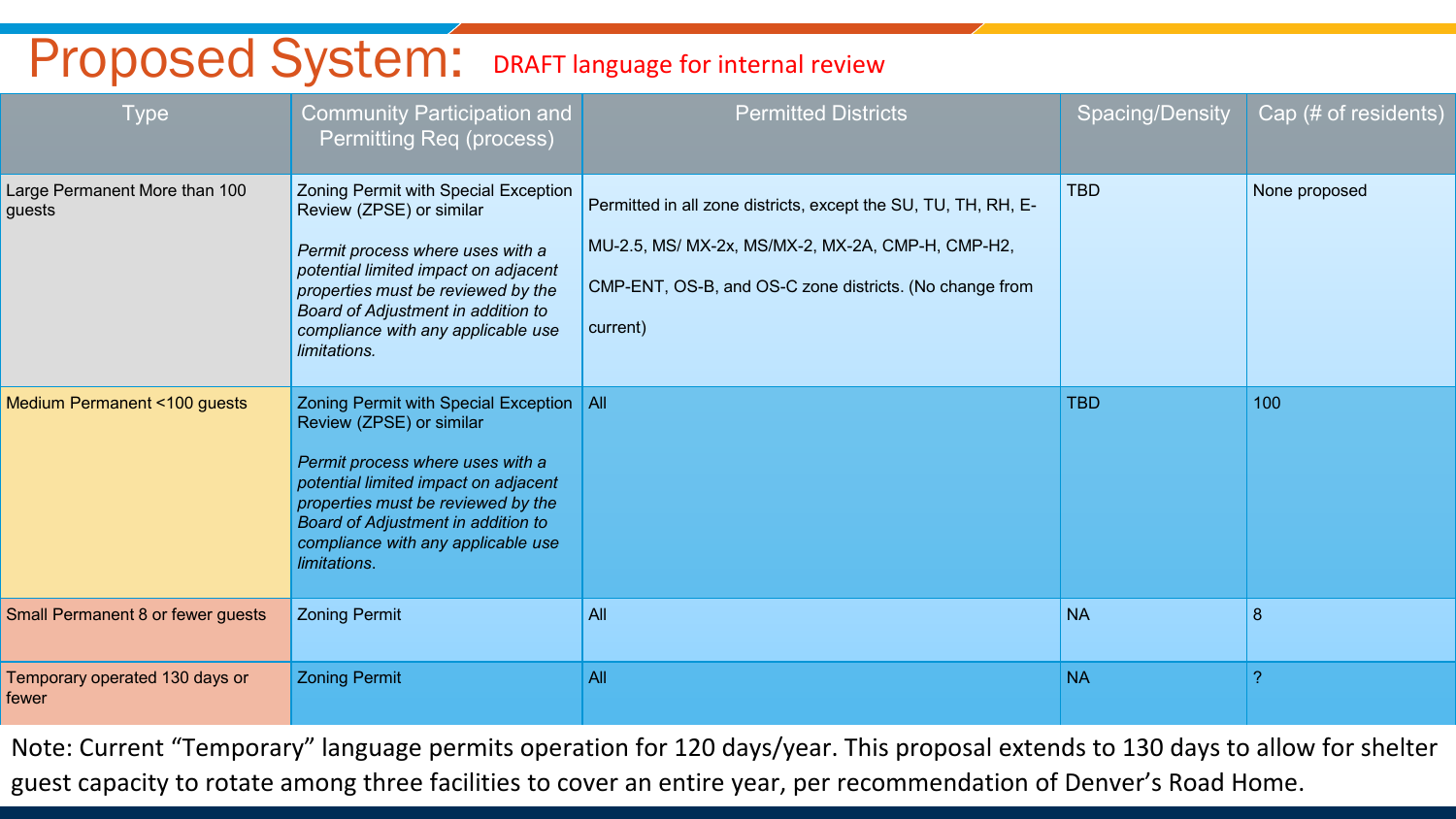# Key questions related to proposed Shelter types update

**Religious Assembly uses vs. other providers:**

Code currently incentivizes small (8 or fewer guests) or temporary (120 days or fewer) for shelters operated by a religious assembly use.

• Would the group consider extending this incentive to other shelter operators?

Currently, only religious assembly uses can operate temporary shelters with no population cap. This proposal would extend this allowance to all operators who operate temporarily (130 days or fewer).

- Would the group consider implementing this concept?
- Alternatively, would the group consider that all temporary shelters, regardless of operator, be limited to 100 guests, as is currently permitted for shelters "operated in a building owned by a government entity of nonprofit"?

#### **Permanent Shelter population cap:**

Currently the code only permits up to 200 guests, with some exceptions for facilities open as of January 2005. This results in repeated emergency declarations to exceed population caps, and encourages older, nonconforming facilities to remain because they are able to serve larger numbers of guests.

• Are limitations on the number of guests served in a permanent shelter necessary?